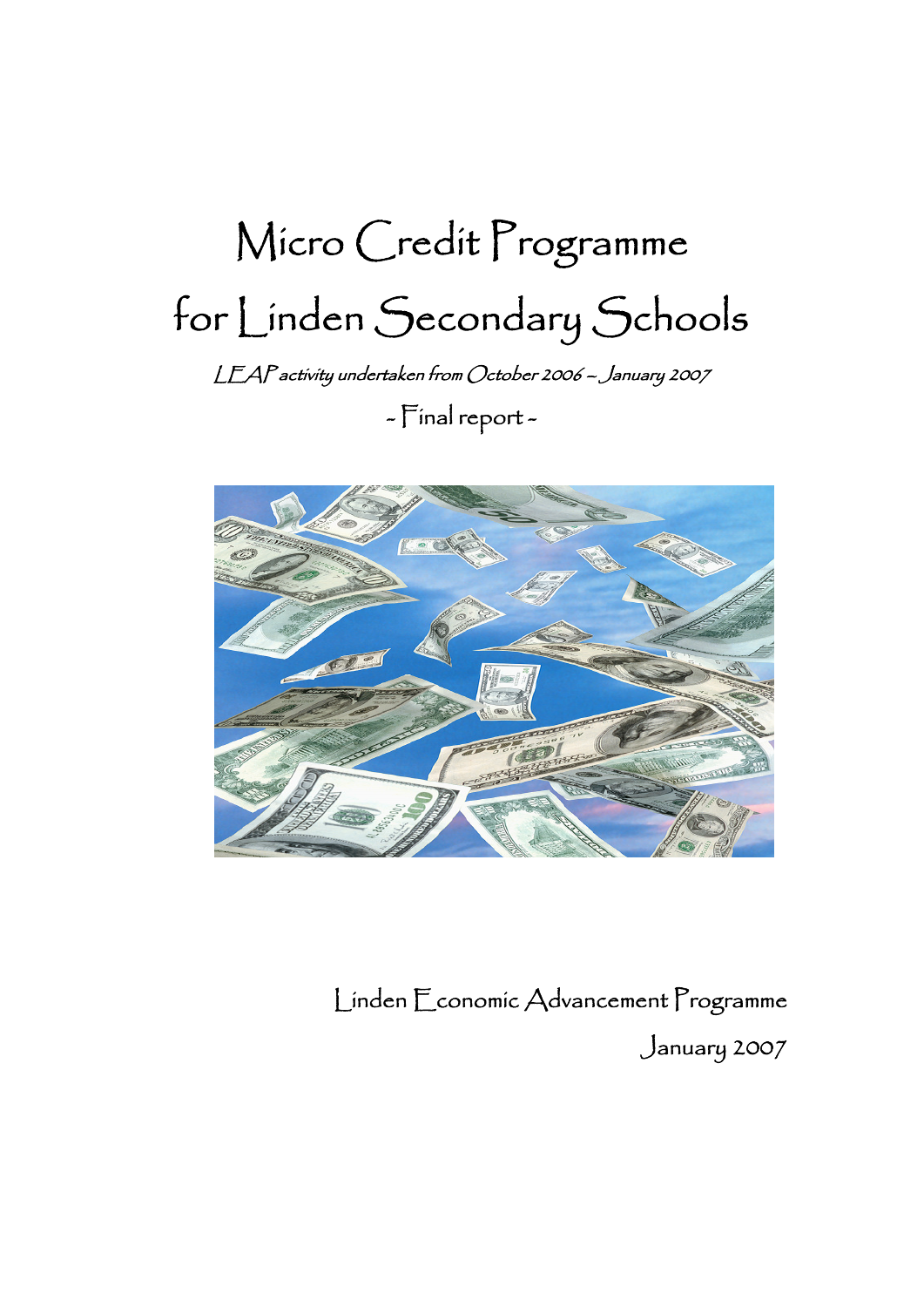### Report on Micro-Credit Program in Linden Secondary Schools

Four Secondary Schools participated in the Micro-Credit Program offered by LEAP:

- New Silver City Secondary School
- Christianburg Wismar Secondary School
- Mackenzie High School
- Linden Foundation Secondary School

The Micro-Credit Program consisted in providing students with individual loans of \$2,000 each with the objective to set up and run a micro business during a maximum duration of two months. The students were allowed to pool their resources in groups of up to 5 persons.

LEAP's input consisted in providing the seed money to the schools, conducting three introductory sessions (1. brainstorm on possible micro-project ideas, 4 P Marketing Mix; 2. accounting exercise; 3. loan handout and start-up advice to students) and one advice- and follow-up session the first week after loans have been handed out. A wrap-up and lessons-learned session was held on the last day of the exercise after the loans have been reimbursed including interest.

Each school designated one teacher to the program who was also in charge of doing the follow-up and the recording of the data. Because the school year ended one week earlier than expected, the wrap-up session on the students' experiences was held only in early January 2007. However, most of the loan reimbursements and payments of interest could be finished in 2006.

#### **Experiences**

All the participating schools wholeheartedly supported the program. Due to various school- and educational events (sport competitions, educations days, and internal personnel problems) every school postponed one or two preparatory sessions with the students so that the duration of the actual Micro-Credit exercise had to be reduced to seven weeks in order to finish the exercise before Christmas holidays.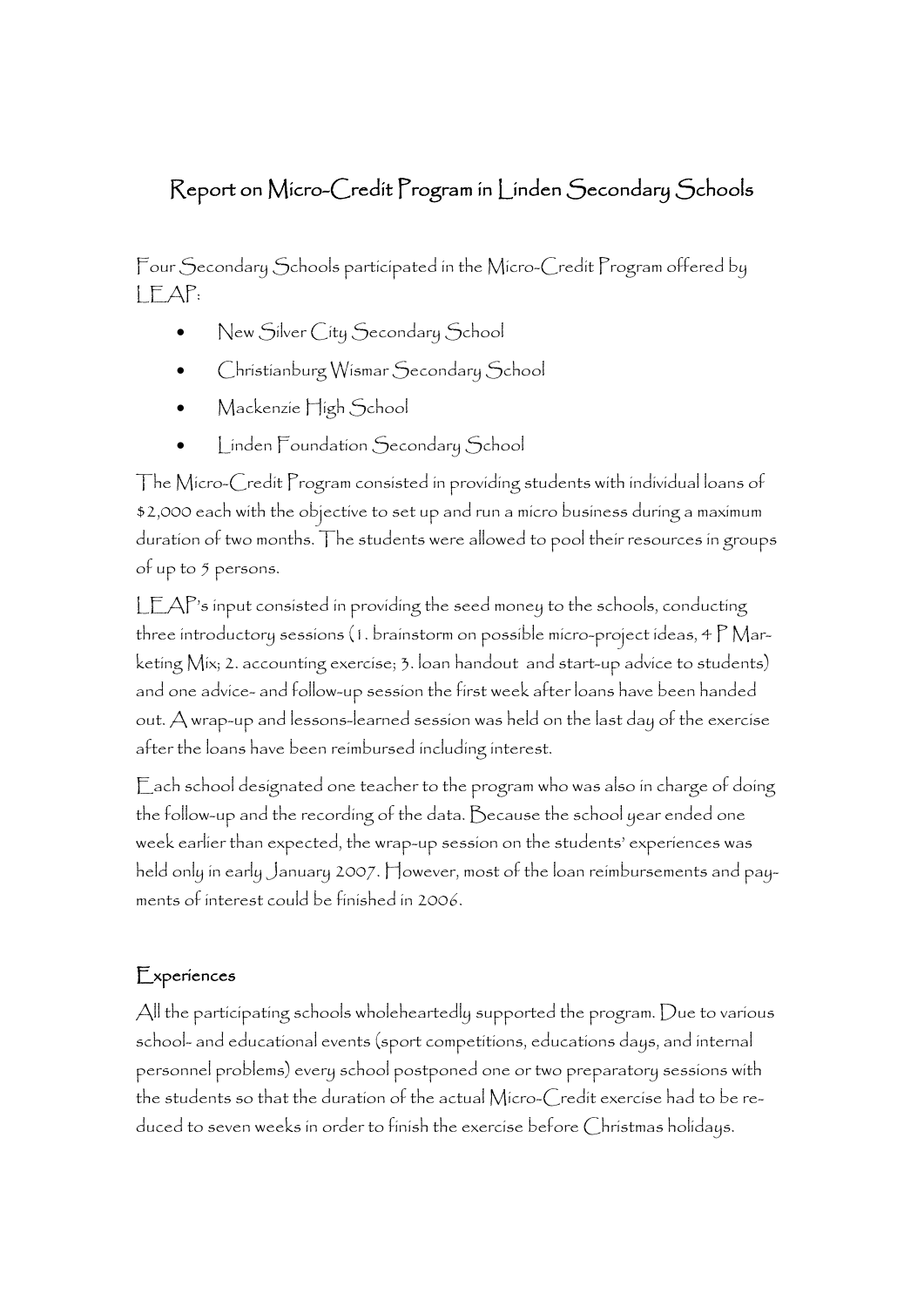The vast majority of the participating students were female (approximately 90%). Hence, most of the micro-projects centered on food production (biscuits, cheese rolls, chicken foot, plantain chips, ice cream, etc.) and drink production (fruit juice, icicles).

There was a good mix of students selling their produce at school and at home (neighborhood). A overwhelming majority did buying / selling activities mainly in the food-, sweets- and drinks (including all sorts of ice creams and icicles) sector. The establishment of larger groups of 3-5 students was mainly prominent in Mackenzie High School. Hence, in all other schools the majority of the students could really make individual entrepreneurial experiences.

#### Results

115 students participated in the exercise; unfortunately, Mackenzie High School and Linden Foundation School fell short of the target of 30 students per school. 93 projects have been carried out generating an overall profit of \$225,836 (as the Linden Foundation School was not in the position to collect and submit all accounting sheets despite an extended deadline, the actual amount could have been considerably higher<sup>i</sup>.

There is total reimbursement of \$199,000 against the total loan amount of \$230,000 (86.5%). The students of all schools made an overall profit of \$272,750. Only figures on submitted accounting sheets were taken into account. The highest individual profit has been realized by a female student from Linden Foundation School with \$23,300 through the sales of chocolate.

27 accounting sheets (= 29%) were not submitted; the reasons may be negligence, laziness, lack of comprehension, loss of the document or a feeling of shame. No delivered accounting sheet testified losses; in general, they show evidence of a good grasp of simple accounting habits.

The students' learning effects were multiple: apart from the practical side of this entrepreneurship training (producing and/or buying, promoting, selling, accounting), the students learned the implications of the 4 Ps (product, price, place, promotion) and

<sup>&</sup>lt;sup>1</sup> This influences all following figures which could have been more positive.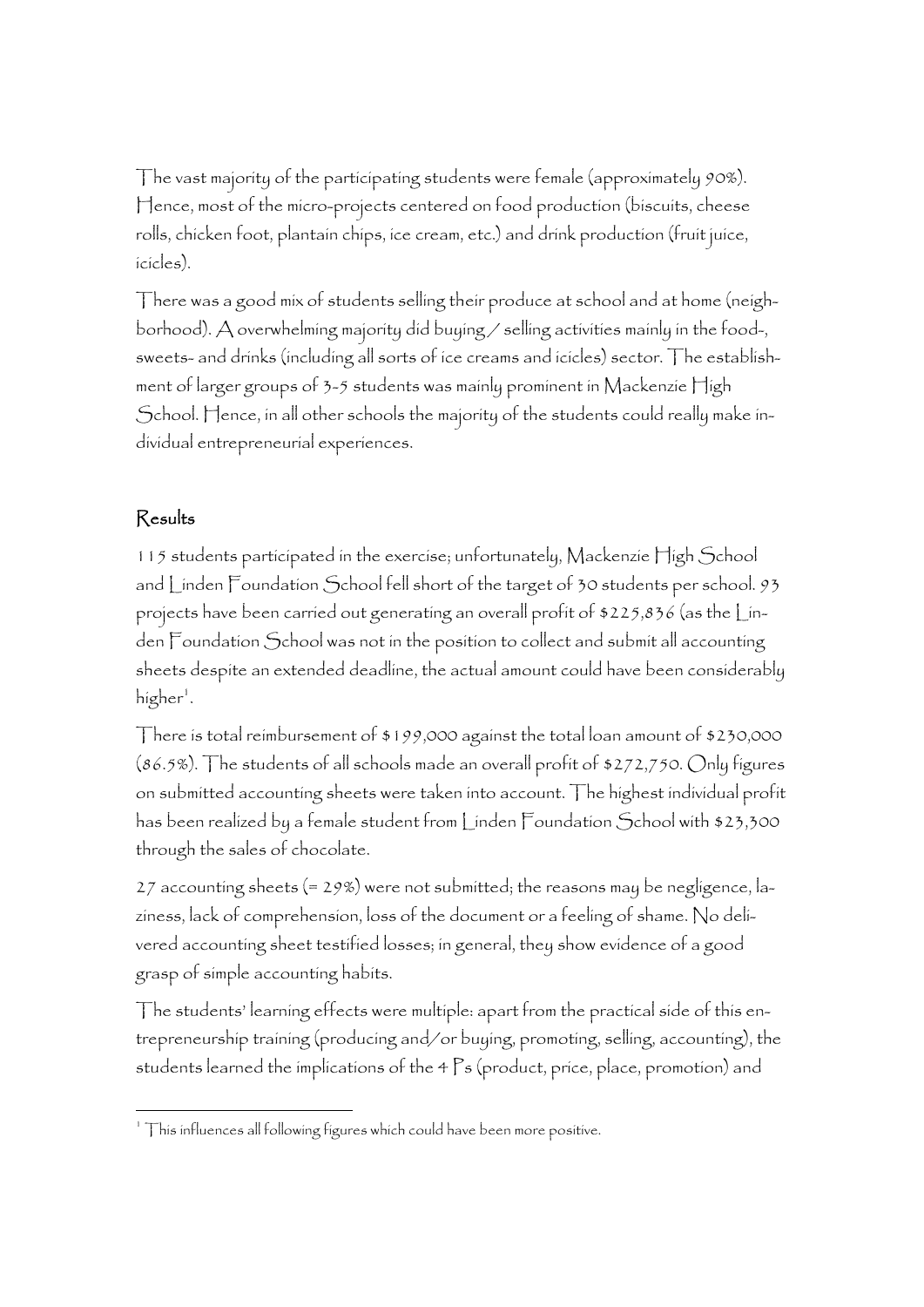experienced the importance of the  $5<sup>th</sup>$  P (person = themselves as managers and doers). Samples of students learning experiences are attached to this report (see annex).

The inter-school competition was won by the Linden Foundation School – LFS – (see table in the annex) with a considerable margin over Christianburg Wismar Secondary School - CWSS. Indicators taken into account for this competition were: overall profits for all projects, reimbursement of principal and the interest accumulated. Cash prizes will be handed out to the winning schools in order to stipulate the conduct of a second cycle with different students during the current year.

LFS students realized the highest profits being almost double of what the students from other schools achieved. With 16 out of 28 projects, LFS also has the highest number of projects considered successful (profit of >\$2,000/person). Almost all students sold confectionary and chocolate which arrived newly on the market. That shows the ability to seize forthcoming opportunities on one hand, but also indicates a certain copycat syndrome on the other.

CWSS was the only school achieving a reimbursement rate of 100% for all 30 loans. LFA has the lowest reimbursement rate with 91%. New Silver City Secondary School – NSCSS – achieved the largest income in terms of penalties and interest with \$7,500 which might be injected into a next round of the micro credit programme under its own management.

A large number of students from MHS ventures into group projects which resulted in relatively low returns. Group projects provide the opportunity to some students to hide behind others and to become passive.

#### Appreciation / Recommendations

The Micro-Credit Program was highly successful; the original expectations of the organizers were much more pessimistic particularly as far as the reimbursement rate was concerned. Happily, we found out that the opposite is correct. Students seem to have taken this challenge as a real honor to reimburse.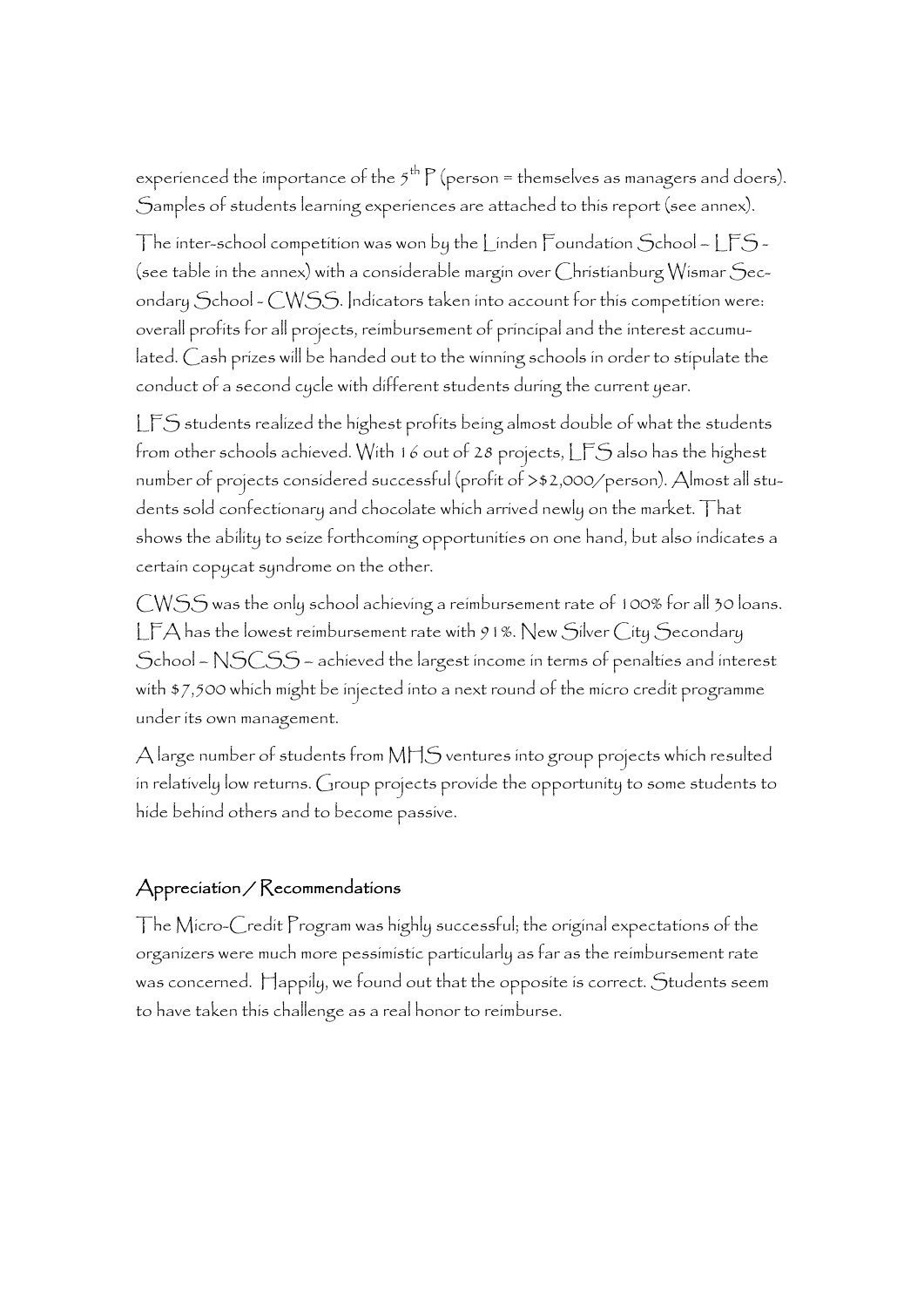All schools have expressed interest to carry on with that exercise as has been already outlined in the respective project agreement. A manual explaining the different steps of the exercise including all necessary documents for copying will be distributed to all Linden secondary schools and the Linden Technical Institute.

The LEAP sub-activity 6 C.8 has been successfully completed. The respective target of carrying out entrepreneurial activities with three schools has been exceeded.

The Education Department of Region 10 and the Secondary Schools are encouraged to undertake even more activities in future to trigger entrepreneurial know-how in a town which is dominated by a long history of behavioral patterns of employees.

The micro-credit exercise could yield even better learning results on the part of the students if group projects were limited to 2 students and if mere trading projects (buying / selling) were disallowed. The respective longer chain of entrepreneurial activities would leave more room for learning provided some professional feedback could be delivered by the responsible teachers.

Torsten Striepke January 15, 2007

Annexes

Overview of Micro-Credit Program Results

Two students' end-of-exercise remarks